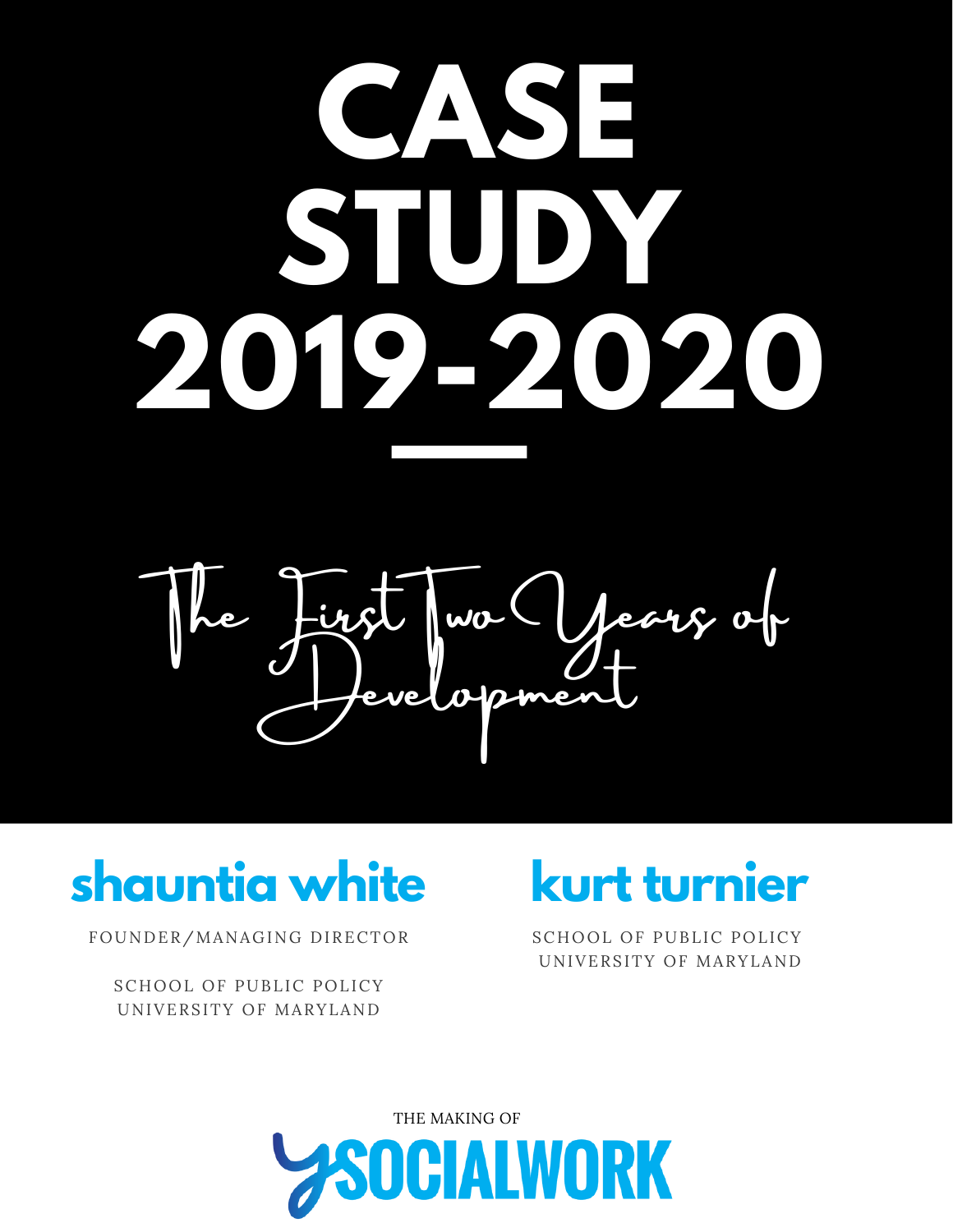**ABSTRACT**  $\sim$ 

Over the last two years, YSocialWork, Inc. sought out to become a pedagogical laboratory for youth and young adults to explore new experiential ways of learning social work competencies, skills, and values across disciplines. The initial design of its first project to advance social change across the human service sector posed various challenges for the founder, the board, and their stakeholders. Examples include board fragmentation and limited capacity to leverage stakeholder interest; and the misalignment of mission, vision, and values statements that were implemented by the founder but not agreed upon by the board. This case provides opportunities to explore various strategies for social change and methodologies on the scalability and scope of an organization's social impact.

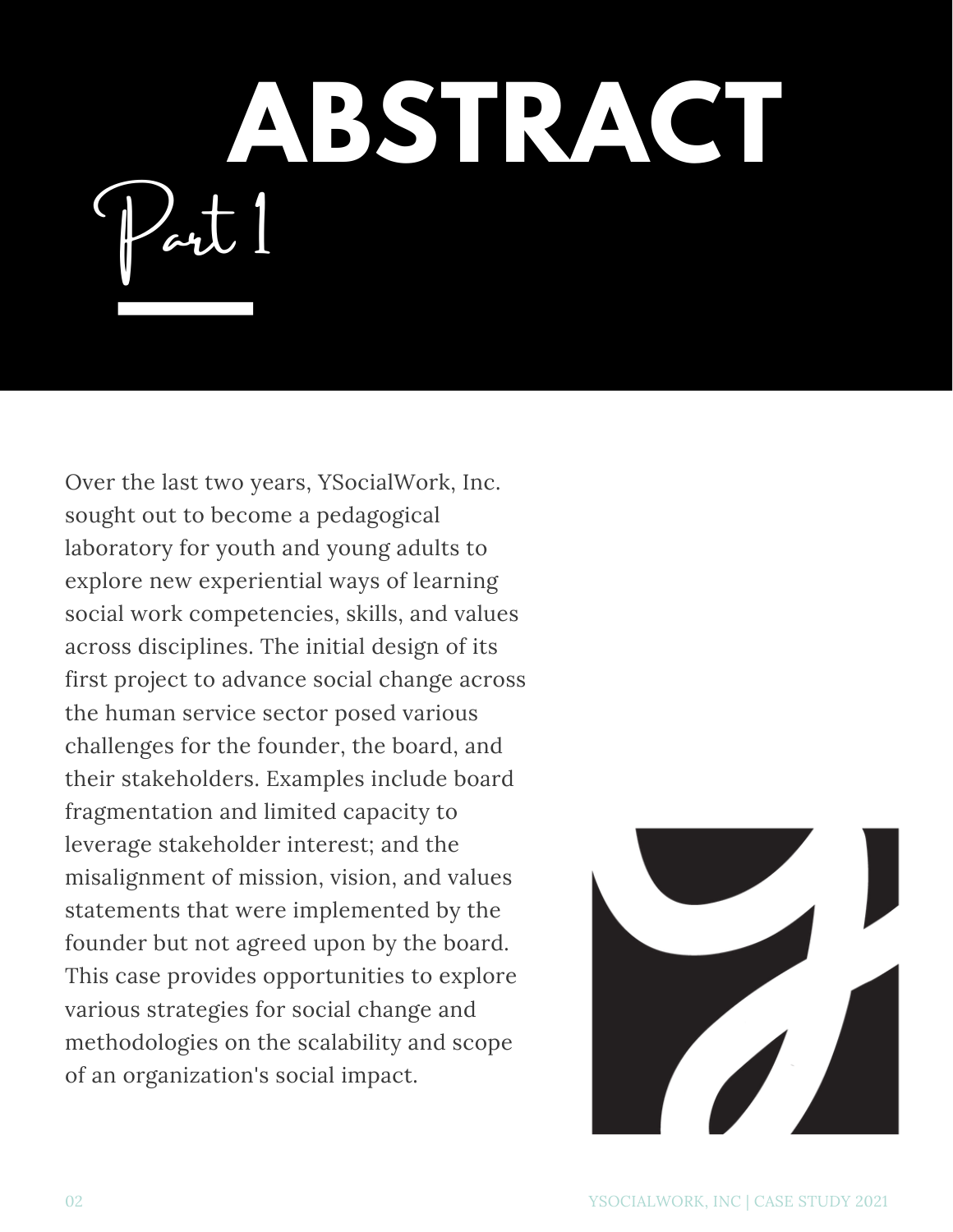## **INTRODUCTION**  $Part d$

The first two years of YSocialWork, Inc.'s development sheds light on board fragmentation, competition, and capacity (Carman, & Nesbit, 2013). Many of these issues originated before incorporation. Others originated as the organization began to reclaim its mission. One unique aspect of these issues is how to develop an organization from an advocacy-based hashtag, which quickly became a moment of public storytelling behind the Dorothy I. Height and Whitney M. Young, Jr. Social Work Reinvestment Act. After two years of lobbying and building social media awareness, the bill remained bleak, still with fewer than a one-percent chance of enactment. To this day, the provisions in this bill are so overlooked to the larger society that the idea to employ strategies that force institutional change became Shauntia White's driving force to incorporate YSocialWork as a social movement organization (SMO), but how?

Throughout the entire stage of problem framing and ideation, YSocialWork, Inc. maintained its commitment to the safe passage of the Social Work Reinvestment Act by bringing significant challenges facing the profession of social work to the forefront of design thinking. Motivated by Kivel (2000), it was beyond time to rekindle hope and create new pedagogical structures and practice methodologies involving the 80% of the population that produces the social wealth of those who benefit from it. Historically, social work professionalization achieved legitimacy through research and industry-academia interactions, but its contributions to social change have been questionable. Thus, to say, the level at which 13-14 % of social workers who work in local or state government, excluding education and hospitals, are making social justice and equality to others, in its most authentic form, hard to measure.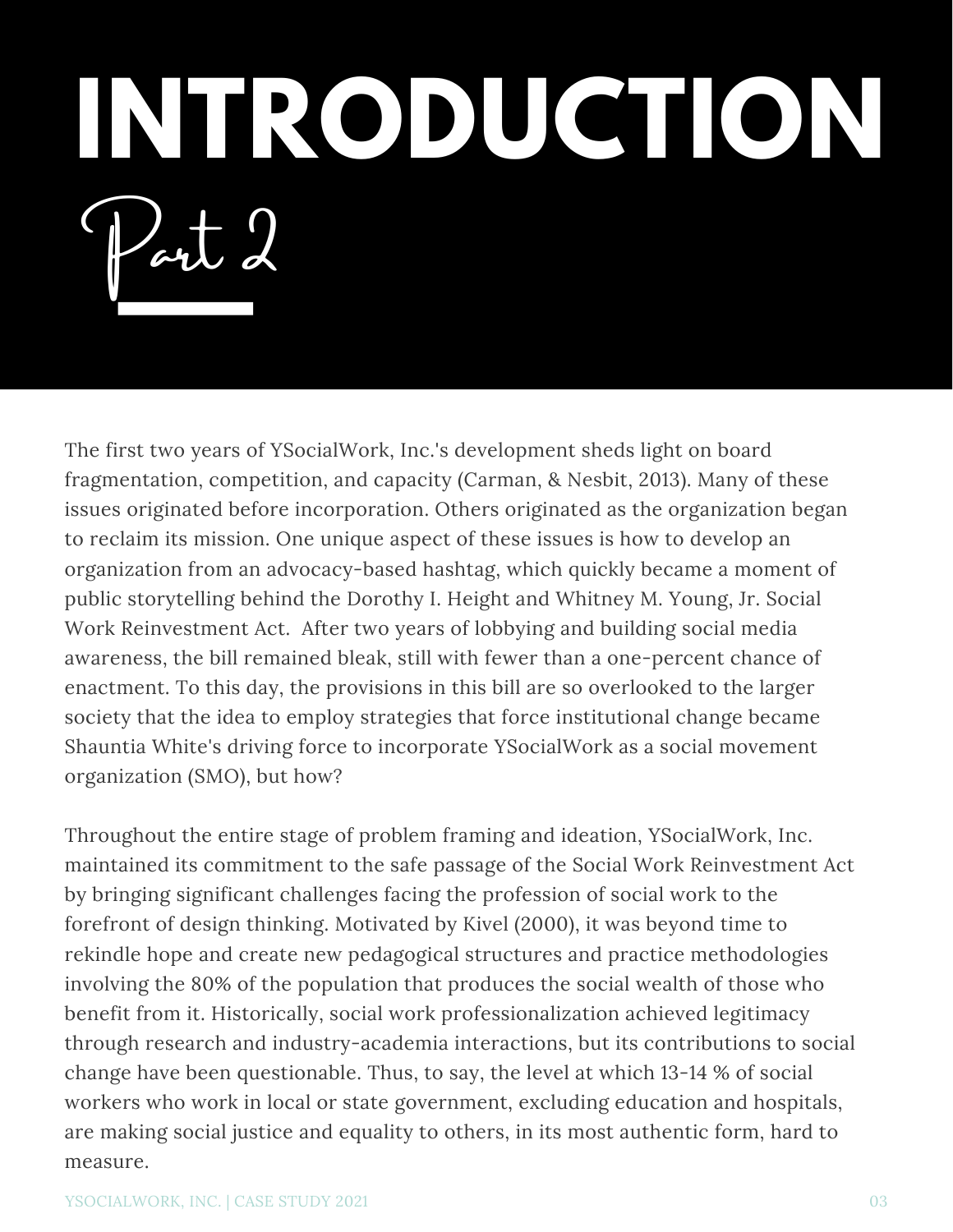As such, the vision to become a recruitment strategy for a new way of social work was visible; however, the problem lies in its planning: its mission and strategic goals and objectives were never truly defined until after its incorporation.

In March of 2019, YSocialWork, Inc. was incorporated and trademarked in the State of Maryland and established its 501(c)3 status as an "Educational Organization" under the classification of "Civil Rights, Advocacy for Specific Groups." The same year, the overall employment of social workers grew 13 percent, which was relatively low compared to other similar occupations, such as Substance Abuse, Behavioral Disorder, and Mental Health Counselors (25%) and Marriage and Family Therapy (22%). By 2019, the Black Lives Matter (BLM) movement marked five years of action, and the hashtag #BlackLivesMatter had been used nearly 30 million times on Twitter since the first instance in 2013. Two months into its incorporation, the impetus behind YSocialWork, Inc. had become clear: To position themselves as a solution to pressing social, economic, and political issues of our times, creating programs that advance racial and economic equity across human services.

Within the first six months of receiving articles of incorporation, the first goal was to create a more expansive Board of Directors, which included licensed and macro social workers and experts in finance. Once achieved, the steps following consisted of onboarding new members and planning the organizational structure and mission, but that was never achieved because its members were still learning amidst ongoing stakeholder engagements.

After one year of planning, YSocialWork, Inc. was prepared to launch an experiential classroom for high school students, until COVID-19 hit. But YSocialWork, Inc. recruited a high school leader and kept going with the plans, and remained very fastidious about the implementation of activities supporting YSocialWork, Inc.'s mission and building stakeholder relationships across institutions in Prince George's County. However, as COVID-19 worsened, it became very unpredictable how the programs with high school and community colleges will materialize, and if YSocialWork, Inc. is ready to take the risk regardless of new challenges of board governance, mission-driven strategic partnerships, and impact measurements.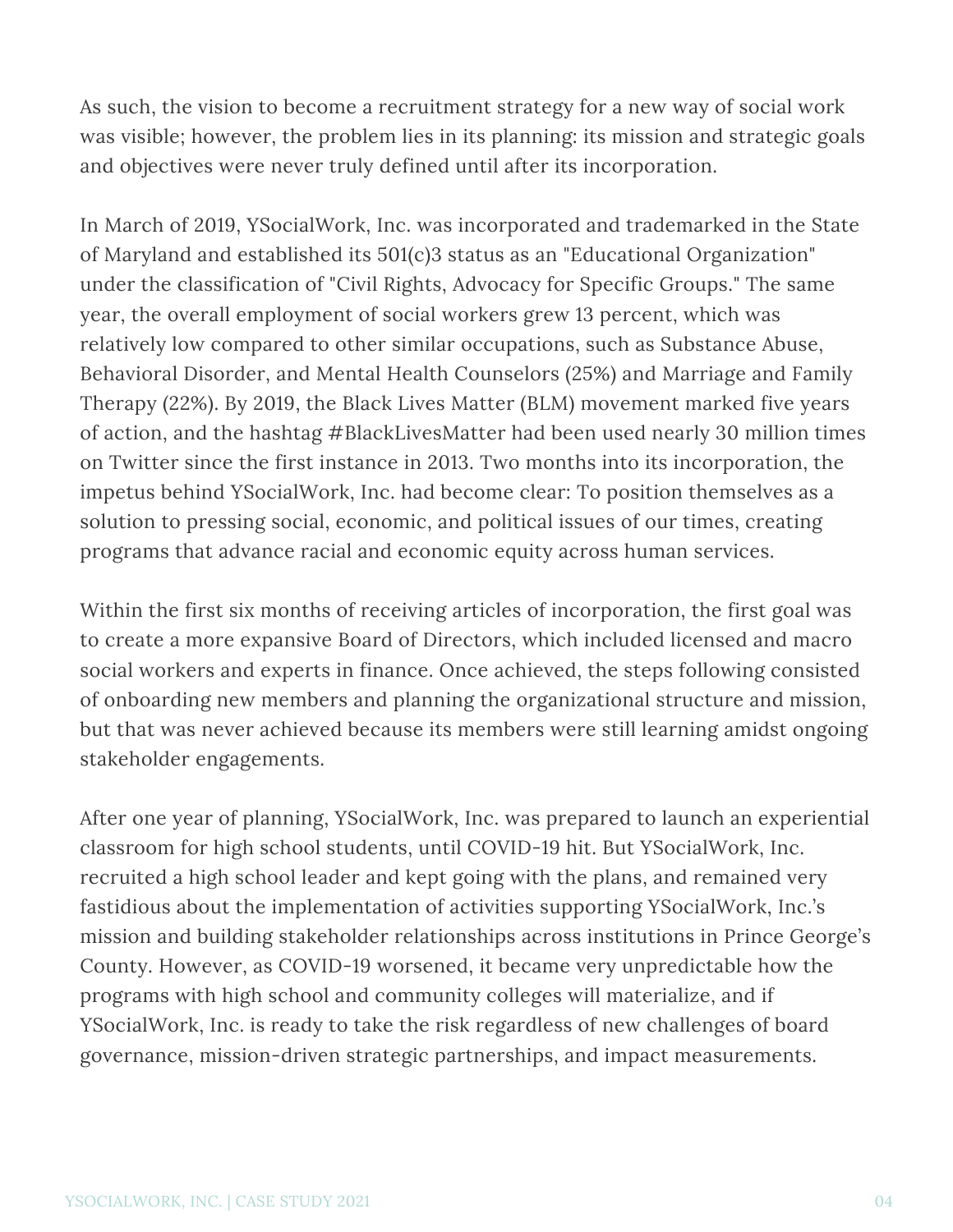**BACKGROUND**  $PartO$ 

After years of market research and data collection at the community level, in 2018, the founder desperately wanted to keep the spirit of YSocialWork alive and evolve from its humble beginnings to an organization that uplifts communities through social change. With a history of sliding in and between different social work organizations with polar opposite charitable statuses and missions, the challenge of creating a new identity for the organization, including a new mission and vision statement, took nearly a year to articulate. For so long, the driving force behind YSocialWork was its commitment to continuing the purpose of the Social Work Reinvestment Act, which has been the establishment of increasing access to those choosing social work as a full-time career. But after three idle years, that reality was still far beyond reach, so now it was time to design the social change we desire to see in a society that is just and equitable across class structures.

In March of 2019, the founder used nearly \$5,000 of her personal funds to incorporate and trademark the term "Y-Social-Work" as a 501(c)3 non-profit organization-- YSocialWork Incorporation," or simply, YSocialWork-- with a mission to create social change in the human services profession through advocacy, organizing, and fundraising among adolescents and young adults globally.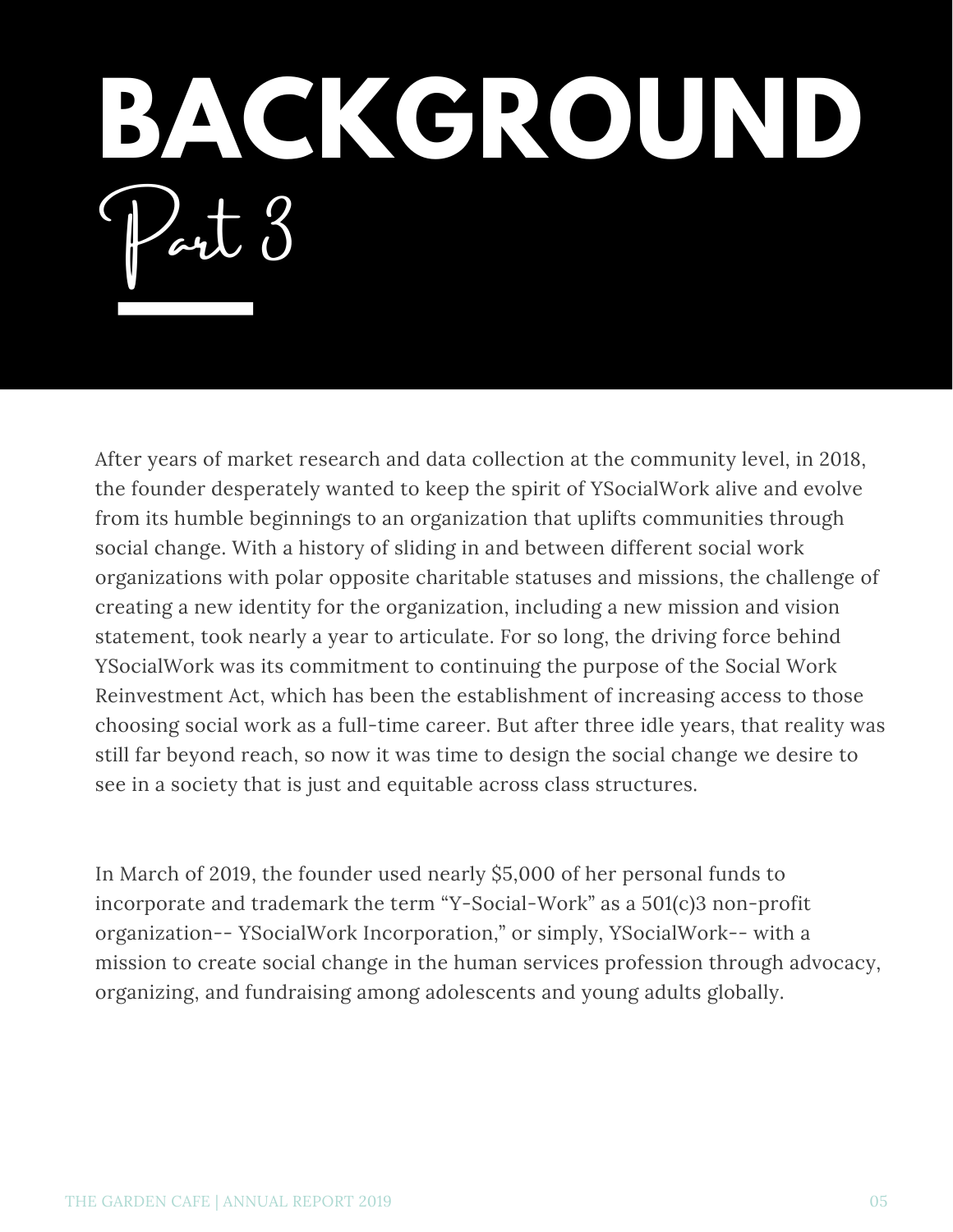The development of YSocialWork began in the fall of 2019 where the founder had requested a meeting with the Chief of Staff from Prince George's County Department of Social Services, Mr. LC. The purpose of the meeting was to discuss realities and challenges for providing access to the social work profession in Prince George's County, most specifically to adolescents aging out of the foster care system. In the meeting, the founder gave Mr. LC a brief overview of the organization's goals and objectives over the next year. He revealed that before development begins, YSocialWork would need to prioritize its activities in a comprehensive document, asking the following questions. How broad will the parameters of recruitment be? Will the programs be open to any high school senior interested in a career in social work? Or, will it be specific to at-risk populations, and if so, to what extent? He continued to question: What activities are feasible to accomplish now, with limited resources and capacity? And what does the body of literature about social empowerment or experiential learning look like and does it differ across populations? These weren't questions Shauntia was able to answer without further investigation and collaboration with key stakeholders.

After one year of planning, YSocialWork, Inc. was prepared to launch an experiential classroom for high school students, until COVID-19 hit. But YSocialWork, Inc. recruited a high school leader and kept going with the plans, and remained very fastidious about the implementation of activities supporting YSocialWork, Inc.'s mission and building stakeholder relationships across institutions in Prince George's County. However, as COVID-19 worsened, it became very unpredictable how the programs with high school and community colleges will materialize, and if YSocialWork, Inc. is ready to take the risk regardless of new challenges of board governance, mission-driven strategic partnerships, and impact measurements.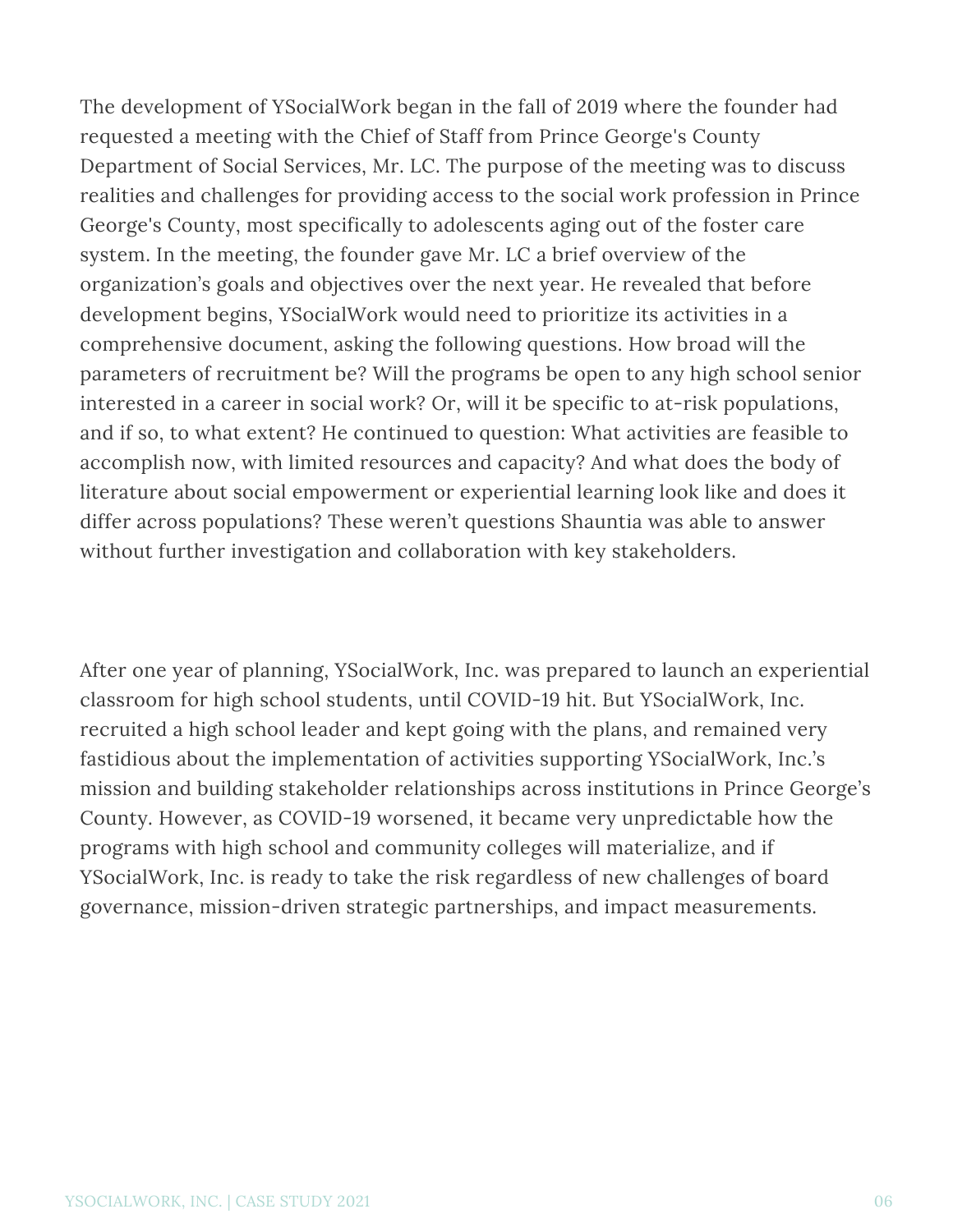After about six months, the founder revisited the conversation with Mr. LC with a 20-page document in hand outlining a housing project, experiential classroom opportunities, and funding requirements for sustainability for such a program. To some, this was an indication of progress, but from the founder's perspective, the mission was not yet complete.

Even though the goals and objectives outlined in the business plan embedded unique aspects of the Social Work Reinvestment, it was not a group effort. Instead, it was completed solely by the founder, despite attempts to bring the board together without success. The initial board consisted of seven additional members - - two business consultants, a legislative director, a school social worker, a translator, a researcher, and a practitioner and college professor. Before bringing them on, the founder consulted with a patent attorney to ensure the legitimacy of the by-laws, contractual agreements, and legal compliance. When the group formed, they all agreed to meet on a bi-weekly basis and to ensure YSocialWork reaches its fundraising and sustainability goals, but unknowingly, a disconnect formed between the idealized vision of the nonprofit board their actual function that highlighted different (often contradictory) levels of roles of the board and founder.

In June of 2020, YSocialWork began its implementation process of the experiential classroom for high school students with little support from its board of directors. While the founder had preferred increased participation from the board concerning YSocialWork activities, she also felt confident that she would be able to build capacity after recruiting a high school senior, Nina, who would help her evaluate whether the curriculum would be suitable for adolescence. For three months, Nina met with the founder for three hours a week to discuss programmatic goals, objectives, and experiential learning opportunities she felt high students would benefit from.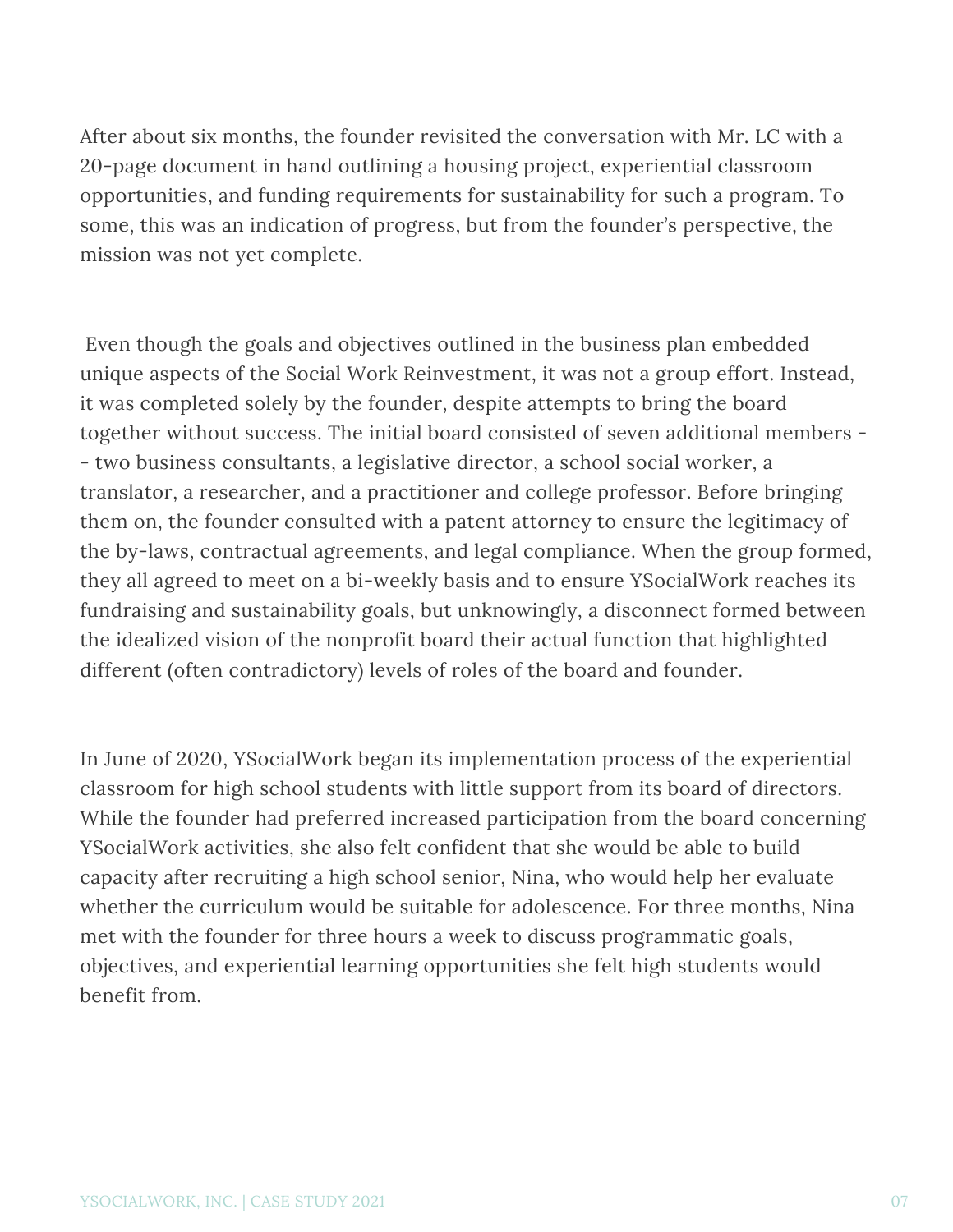By August, there were still no funding opportunities available, and the founder had decided to pursue another opportunity with the University of Maryland College Park. In September of 2020, YSocialWork, Inc. eventually received a \$500 Mini-Grant from the University of Maryland to launch the virtual experiential learning, which was an aspect of the overall plan. The founder was still very apprehensive about its execution with very few resources allocated for the program and support from the board. Yet, the board kept the plan in motion because of the anticipated board contributions from each member. Each of the board members is required to contribute \$250 a year in board fees. These fees go towards marketing (website and email subscription, logo and flyers), programmatic expenses (Zoom and DocuHub subscription, webinar add-on, and web-based surveys), and other miscellaneous costs (color printing, paper, postage, etc). However, of the eight members on the board, only two have contributed before the annual deadline. Any funds that are available to the experiential classroom will be borrowed from the board contributions until further payments were received from members with outstanding balances. Even still, aside from financial resources, YSocialWork had less than three weeks to recruit students, fill instructor roles, and complete other tasks associated with the launch of the program she was pushing behind, including the recruitment of a high school student, Nina.

The idea was to invite high school students from Prince George's County, MD to a 6-week social work competency training, where, each week, students would explore one of the following areas: Competency 1: Demonstrating Professional and Ethical Behaviors; Competency 2: Diversity and Differences in Social Work; Competency 3: Advancing Human Rights; Social, Economic, and Environmental Justice; and Competency 5: Engage in Policy Practice. Two of the strategic goals of the experiential classroom is to assist the Council on Social Work Education (CSWE) in recruiting more high school students into CSWE-accredited institutions, and to apply social work values and competencies across nontraditional spaces, such as alternative policing and science, technology, engineering, and mathematics (STEM).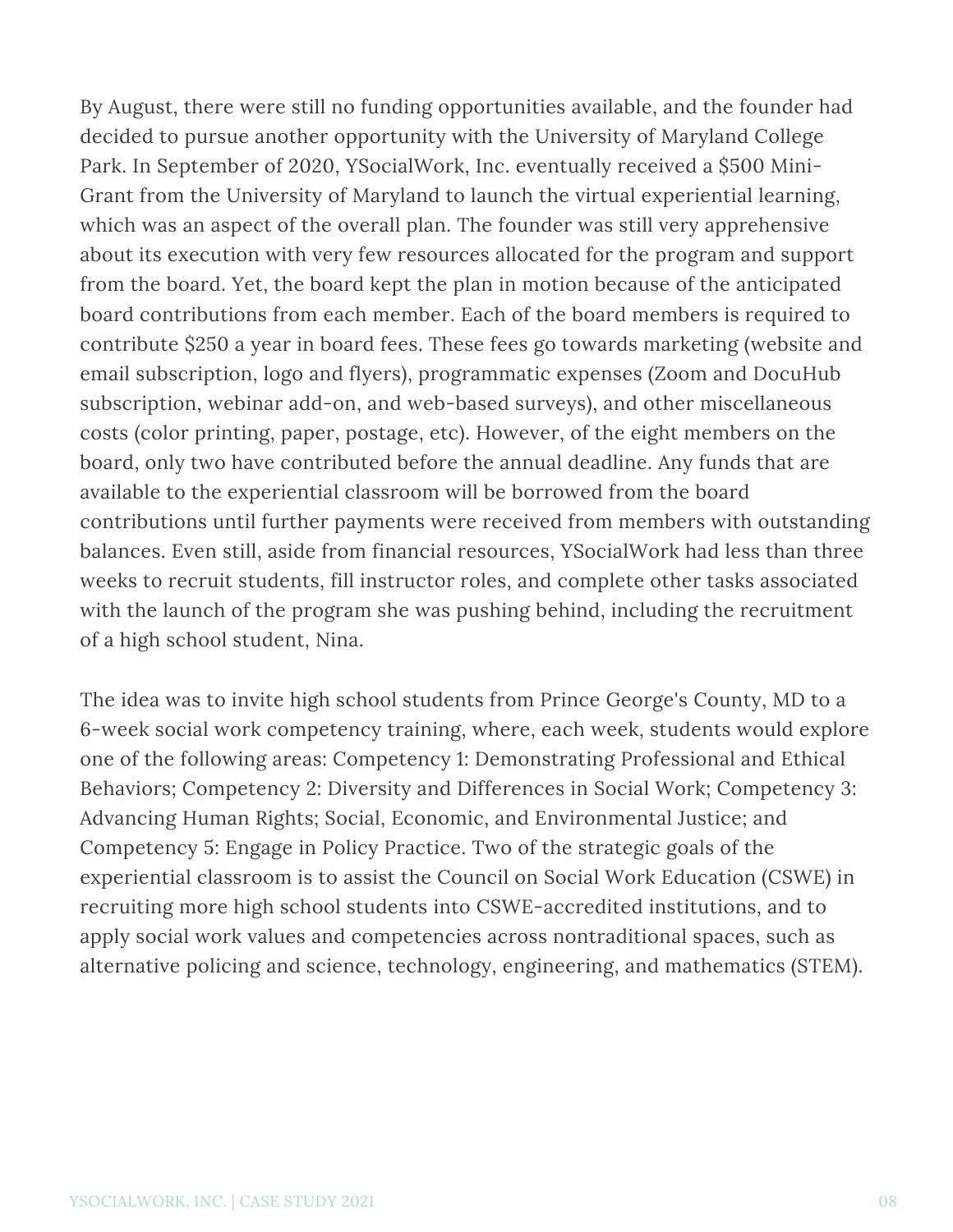As a high school senior interested in a career in social work, Nina spent the entire summer with the founder critiquing the curriculum and was very excited to experience the innovation process from ideation to prototyping, and all in a short period. However, some of its board members and instructors felt that, while they enjoyed the experience, there should have been more planning and development across the board, which has never been a strength of YSocialWork, Inc, collectively.

After six weeks of competency training, 90% of all students only missed one of the eight sessions, 80% of students completed assignments associated with training, and only one of eight instructors will return for the second stage of prototyping. 90% of high school students led webinars with industry leaders, namely the President and CEOs of leading social work organizations, to ask questions about becoming a social worker and the application of social work across interdisciplinary settings. By the end of the project, participating students earned up to 25 hours of community service towards graduation.

After just one week of prototyping the initial concept, three CSWE-accredited institutions were ready to learn more and expand the program to their respective state. Two universities in Pennsylvania and Texas met with the founder to explore opportunities for partnerships, while another university in Louisiana even offered to provide social work interns without the requirements or capacity to instruct social work students. Yet despite it all, the design process was far from done, the board slowly began demonstrating interest, and the founder became very concerned about the integrity and direction of the project; therefore, she met with the President of the CSWE to grapple with strategy intent, mission impact, and scalability.

One aspect of the project was a high school student-led webinar with industry leaders in social work. The goal of webinars was to invite decision-makers to the table to engage with high school students and begin a conversation about involving youth in social work reformation. The last webinar of two conversations included Dr. Darla Spence Coffey, President of CSWE, but little did the founder know that she would be interested in discussing more the project after the conclusion of the project, and they did weeks later.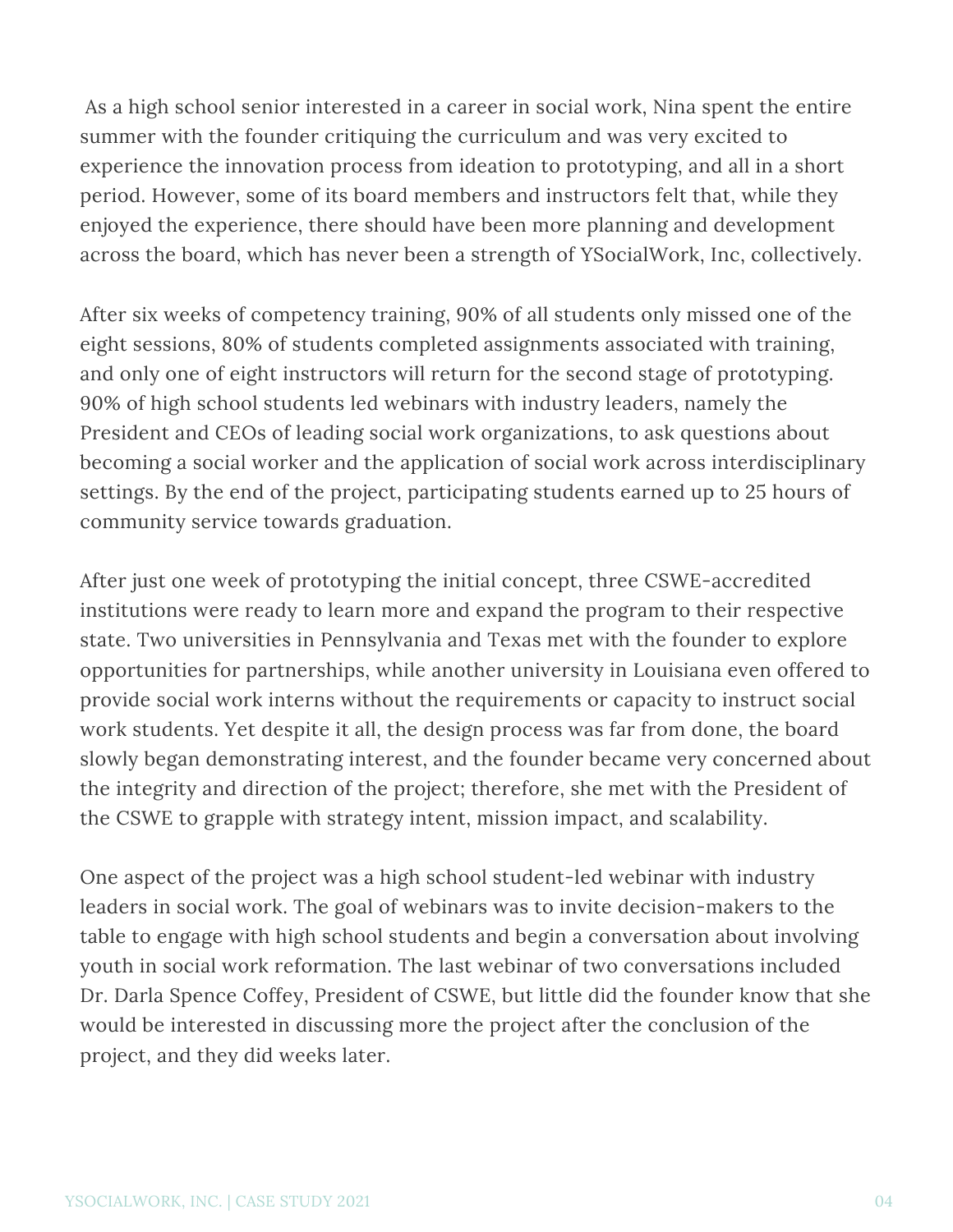As a high school senior interested in a career in social work, Nina spent the entire summer with the founder critiquing the curriculum and was very excited to experience the innovation process from ideation to prototyping, and all in a short period. However, some of its board members and instructors felt that, while they enjoyed the experience, there should have been more planning and development across the board, which has never been a strength of YSocialWork, Inc, collectively.

In the meeting, the founder also invited an entrepreneurship educator, Dr. Craig Watters, who teaches social entrepreneurship nationally and abroad and co-led the high school entrepreneurship magnet high school in Tulsa, Oklahoma. While this was supposed to be a debriefing it quickly became one of slighting competing yet valid interests: one focused on social work, while the other, social entrepreneurship. Both ideas were valid.

Amidst all the other challenges, YSocialWork stands at a critical crossroads, whether to broaden our focus to social sciences or keep our brand and focus on social work as a profession. After that meeting, Shauntia has been contemplating the direction of YSocialWork, including the launch of the second cohort.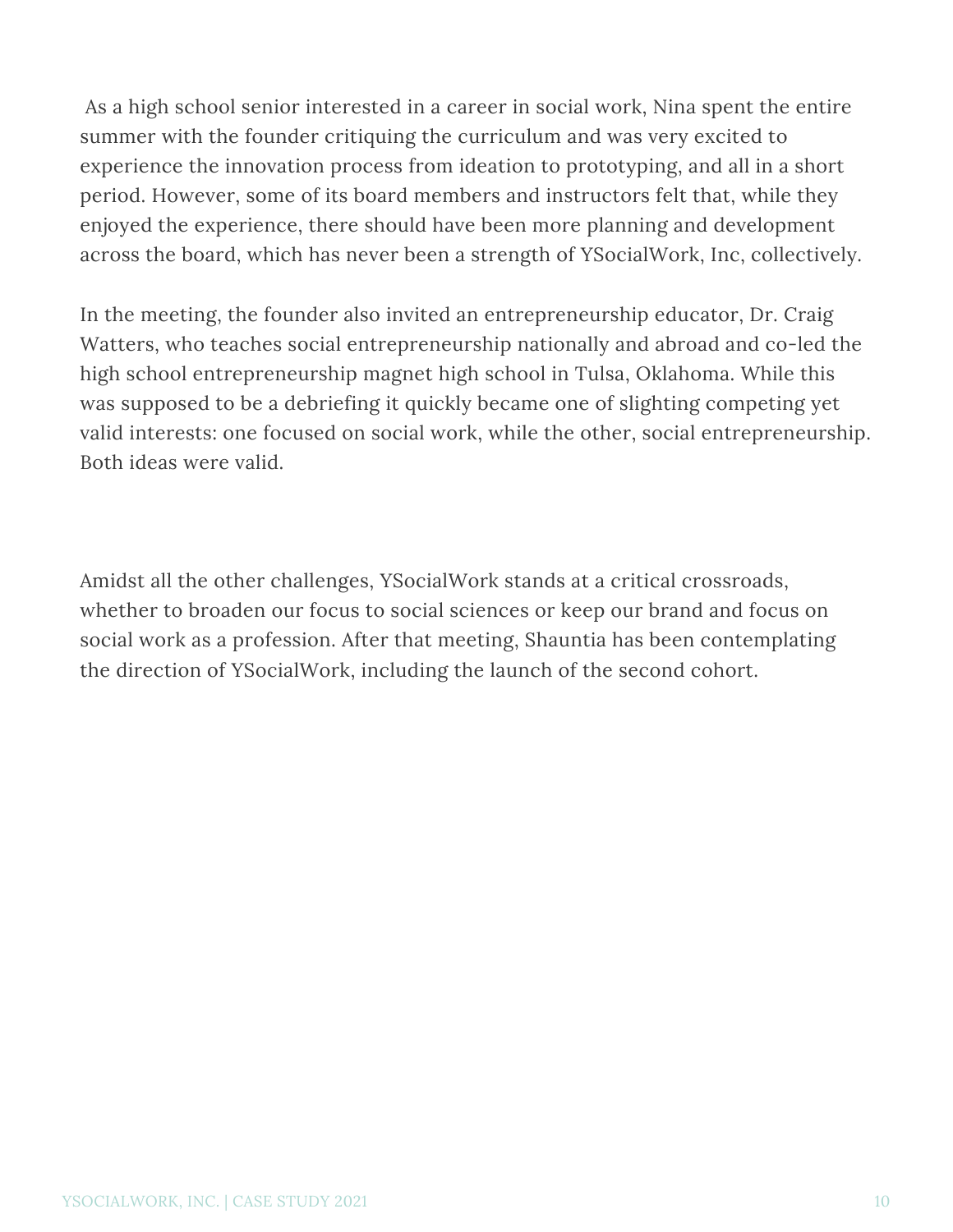

- Where did the idea for YSocialWork stem from? What is the purpose of the organization, and does its mission, vision, and values, still align with its purpose?
- Does the board structure, type, and composition match the organizational and environmental needs of YSocialWork?
- What were three key resources (i.e., physical, human, intellectual, and financial) the founder used to aid in the incorporation of "YSocialWork"? What was the role of each of these resources to the development of the organization, and did they change over time?
- Where did the idea for YSocialWork stem from? What is the purpose of the organization, and does its mission, vision, and values, still align with its purpose?
- Does the board structure, type, and composition match the organizational and environmental needs of YSocialWork?
- What were three key resources (i.e., physical, human, intellectual, and financial) the founder used to aid in the incorporation of "YSocialWork"? What was the role of each of these resources to the development of the organization, and did they change over time?
- What individual, organizational, or environmental factors influence YSocialWork's efforts to launch YSocialWork's first design project? Of the factors identified, which seem to impact the organization the most?
- Based on the implementation of the initial design effort, what accomplishments do you feel the organization had made across the first two years?